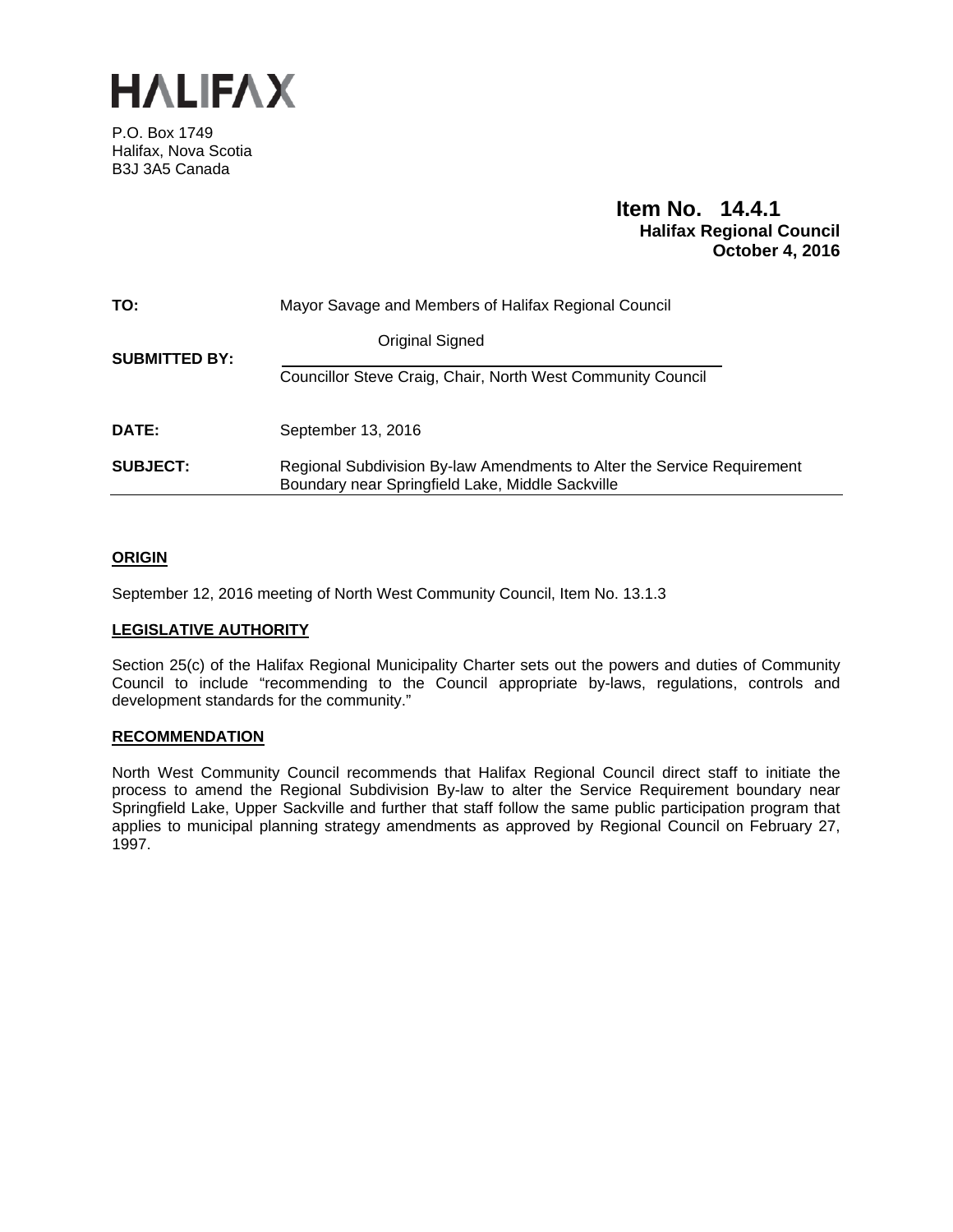# **BACKGROUND**

A staff report dated August 5, 2016 pertaining to Regional Subdivision By-law Amendments to Alter the Service Requirement Boundary near Springfield Lake, Middle Sackville was before North West Community Council for consideration at its meeting held on September 12, 2016.

For further information, please refer to the attached staff report dated August 5, 2016.

### **DISCUSSION**

North West Community Council considered the August 5, 2016 staff report at its meeting on September 12, 2016. Discussion among the membership related to the exchange of development rights for land parcels 1 and 2 and the potential benefits to the existing community if land acquisition and a subdivision approval were to occur. North West Community Council defeated the staff recommendation and approved Alternative recommendation number one for further consideration by Halifax Regional Council.

#### **FINANCIAL IMPLICATIONS**

As outlined in the attached staff report dated August 5, 2016.

#### **RISK CONSIDERATION**

As outlined in the attached staff report dated August 5, 2016.

### **COMMUNITY ENGAGEMENT**

All meetings of North West Community Council are open to the public. The agenda and reports are posted on Halifax.ca prior to the meeting.

#### **ENVIRONMENTAL IMPLICATIONS**

As outlined in the attached staff report August 5, 2016.

## **ALTERNATIVES**

None provided.

# **ATTACHMENTS**

1. Staff report dated August 5, 2016.

A copy of this report can be obtained online at http://www.halifax.ca/council/agendasc/cagenda.php then choose the appropriate meeting date, or by contacting the Office of the Municipal Clerk at 902.490.4210, or Fax 902.490.4208.

Report Prepared by: Liam MacSween, Legislative Assistant, 902.490.6521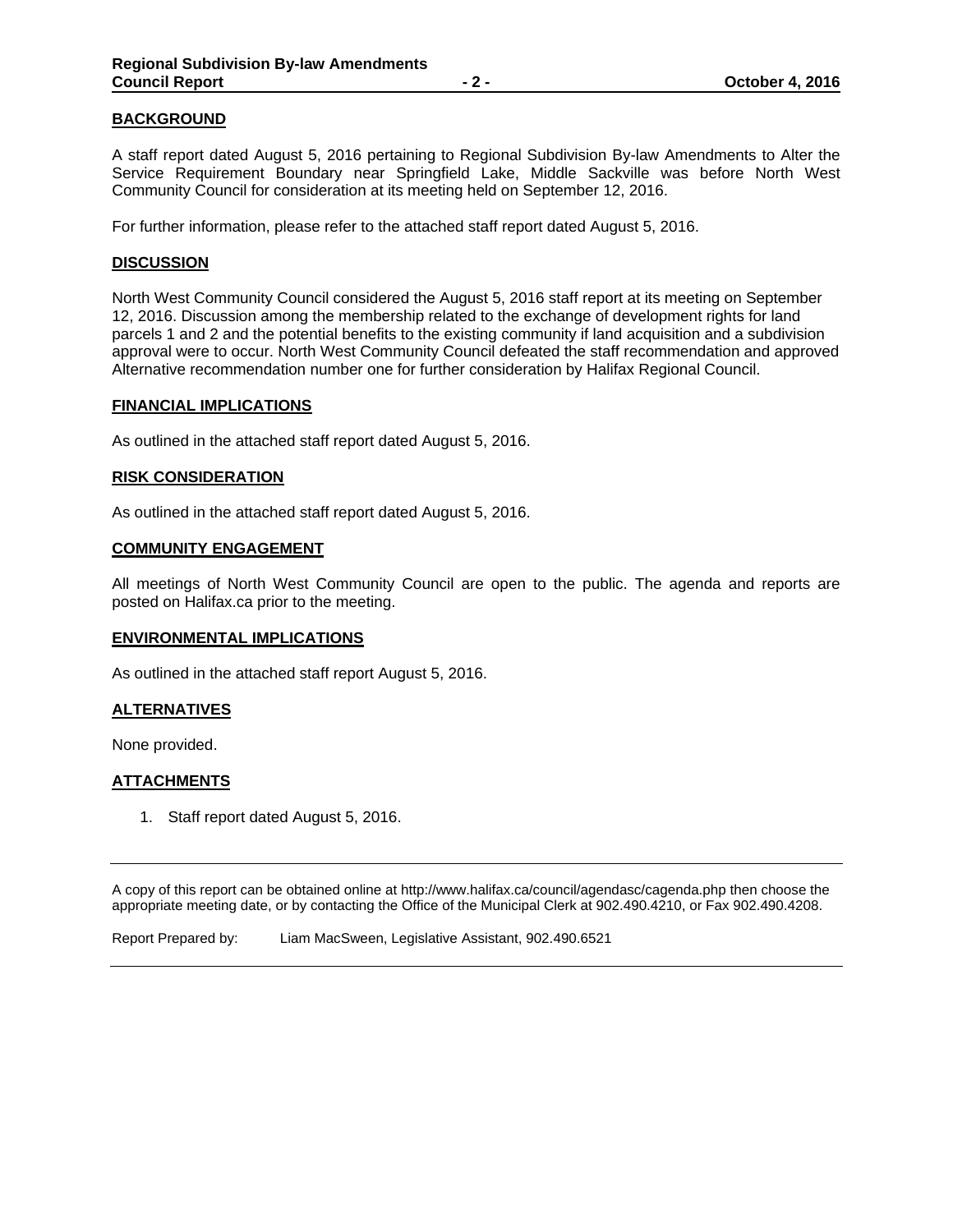

P.O. Box 1749 Halifax, Nova Scotia B3J 3A5 Canada

# **Attachment 1 North West Community Council September 12, 2016**

| TO:                  | Chair and Members of North West Community Council                                                                                  |
|----------------------|------------------------------------------------------------------------------------------------------------------------------------|
|                      | Original Signed                                                                                                                    |
| <b>SUBMITTED BY:</b> |                                                                                                                                    |
|                      | Bob Bjerke, Chief Planner and Director Planning and Development                                                                    |
| DATE:                | August 5, 2016                                                                                                                     |
| <b>SUBJECT:</b>      | <b>Regional Subdivision By-law Amendments to Alter the Service</b><br>Requirement Boundary near Springfield Lake, Middle Sackville |

# **ORIGIN**

December 15, 2014 Motion of North West Community Council

*"MOVED by Councillor Johns, seconded by Councillor Whitman that North West Community Council direct staff to implement the process to reallocate the serviceable rights to develop 15 sewer serviceable lots on PID #40676215 to PID #40326217 and to allow PID #40676215 to be developed as unserviced R1. Implementation will include a staff report back to North West Community Council. MOTION PUT AND PASSED."* 

December 14, 2015 Motion of North West Community Council

*"MOVED by Deputy Mayor Whitman, seconded by Councillor Dalrymple that North West Community Council request staff to process to exchange the serviceable rights to develop thirteen serviced lots currently allowed on PID # 40676215 and PID # 40326217. MOTION PUT AND PASSED."* 

# **LEGISLATIVE AUTHORITY**

*Halifax Regional Municipality Charter*, Part VIII, Planning & Development

## **RECOMMENDATION**

It is recommended that North West Community Council not recommend that Regional Council direct staff to initiate the process to amend the Regional Subdivision By-law to alter the Service Requirement boundary near Springfield Lake, Upper Sackville.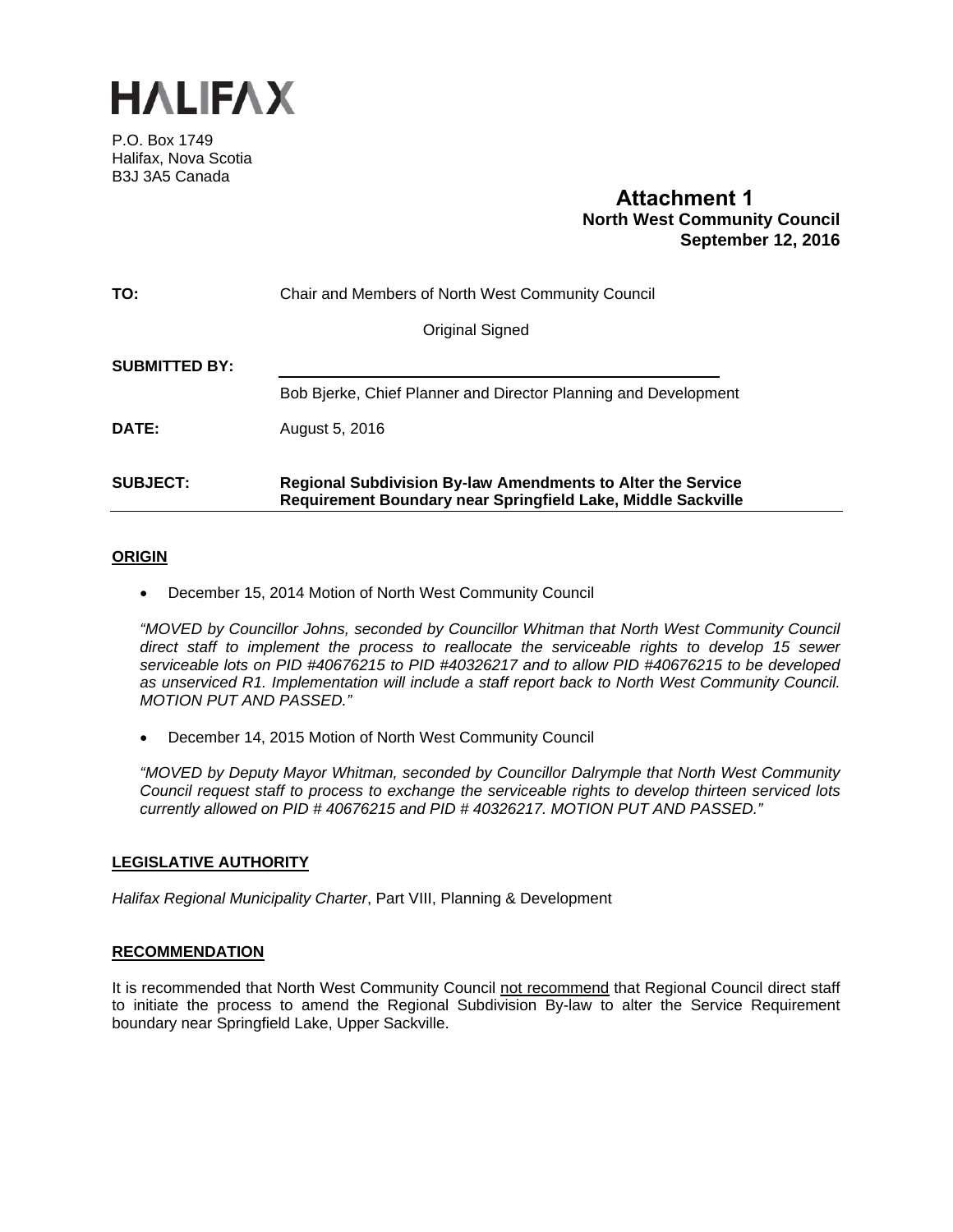## **BACKGROUND**

On December 15, 2014 and December 14, 2015 North West Community Council (NWCC) passed motions directing staff to begin the process to amend the Service Requirement boundary near Springfield Lake, Middle Sackville to reallocate sanitary sewer development rights from one property to another. Specifically, the request is to move Parcel 1 (Maps 1 and 2) out of the sewer only boundary and include Parcel 2 (Maps 1 and 2) within the boundary. The purpose of the boundary changes is to exchange the development rights of Parcel 1 with that of Parcel 2 in order to allow development of a 13 lot subdivision with centralized sanitary sewer services on Parcel 2 and the development one or two lots on Parcel 1 with on-site septic services. Parcel 1 is owned by Fenerty Developments Ltd. While Parcel 2 is owned by Arthur John Fenerty and Joan R. Fenerty.

| <b>Subject Lands</b>       | PID #40676215 and PID #40326217                                   |
|----------------------------|-------------------------------------------------------------------|
| Location                   | Parcel 1 - Located between Lakecrest Dr. and Springfield Lake Rd. |
|                            | Parcel 2 – Located at Fenerty Rd. adjacent to Lylewood Dr.        |
| <b>Regional Plan</b>       | <b>Rural Commuter Designation</b>                                 |
| <b>Designation</b>         |                                                                   |
| <b>Community Plan</b>      | Springfield Lake Designation                                      |
| <b>Designation (Map 1)</b> |                                                                   |
| Zoning (Map 2)             | R-1 (Single Unit Dwelling) Zone                                   |
| <b>Size of Site</b>        | $-1.29$ ha $(3.2$ acres)<br>Parcel 1                              |
|                            | - 7.89 ha (19.5 acres)<br>Parcel 2                                |
| <b>Street Frontage</b>     | $-39.0$ m (127.9 ft)<br>Parcel 1                                  |
|                            | - Fenerty Rd. - 14.5 m (47.5 ft)<br>Parcel 2                      |
|                            | - Ashley Dr. $-$ 18.0 m (59 ft)                                   |
| <b>Current Land Use(s)</b> | Vacant bulk lands                                                 |
| <b>Surrounding Use(s)</b>  | Single unit dwellings                                             |

The subject lands are located within the Rural Commuter Designation under the Regional Plan and as such are outside of the Urban Settlement Designation which is the area of HRM where lands are to be developed with centralized sewer and water systems. Development within the Rural Commuter designation is to be serviced by on-site sewer and water systems.

Service Requirements for new development areas are contained within the Regional Subdivision By-law. As the Subdivision By-law is adopted though the Regional Plan, amendments to the By-law are within the jurisdiction of Regional Council. In order for an amendment process to proceed, North West Community Council would need to refer the matter to Regional Council for their direction.

## **DISCUSSION**

Since receiving the request of North West Community Council to exchange servicing requirements between Parcels 1 and 2, staff have identified a number of concerns related to the existing sewage treatment capacity for the Springfield Lake area, current and previous development rights for Parcel 1, and limitations relative to uncertainties regarding the disposal of HRM-owned parkland. The following provides an overview of these matters.

#### Sewer Only Serviceable Boundary

Springfield Lake has long served as a cottage destination for recreational purposes. Over time, as the area became to be occupied by residents year round, impacts to the lake's water quality began to accrue as a result of failing on-site septic systems. In April of 1990, the Springfield Lake Sanitary sewer boundary was established to provide impact relief for this localized problem. This would be accomplished by creating a stand-alone centralized sanitary system that would not connect to the larger municipal sewer system. Since the sanitary sewer infrastructure would only service Springfield Lake and its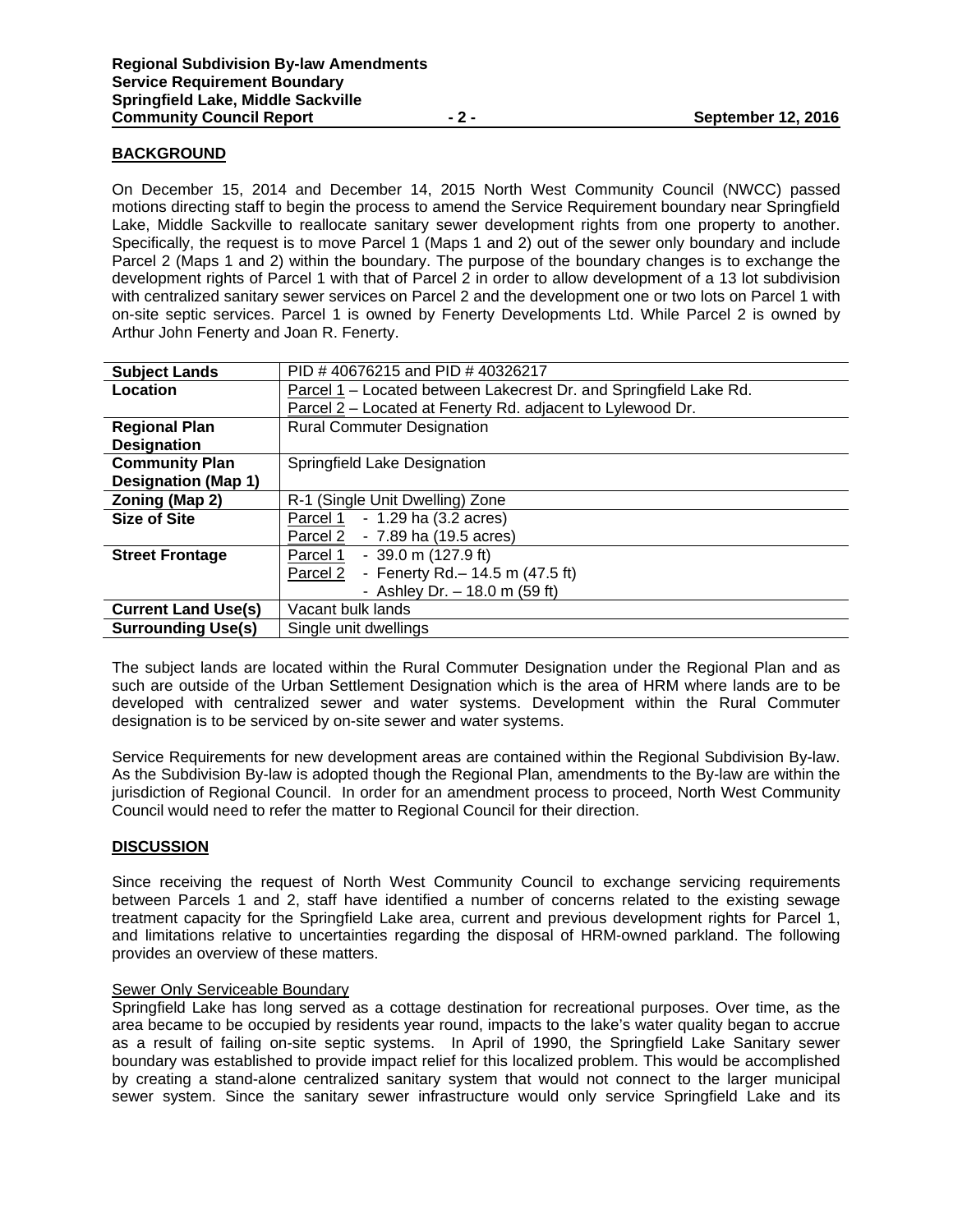surrounding environment, system capacity would be limited. Accordingly, any amendment request proposing to bring lands into the this sewer only service boundary would, in addition to being evaluated for impacts such as unit density, land use compatibility and suitability for traffic access and egress, be evaluated to determine if the service system could receive any associated additional sanitary load.

Through the land development approval and permitting processes, Halifax Water requires development proposals in this area to prove that capacity exists in the servicing main to accommodate the proposed development. Halifax Water has advised that it would only support a service boundary alteration provided there was no resulting additional densification or sanitary load to the Springfield Lake sanitary system, beyond the as-of-right zoning that is currently in place. In other words, given the existing capacity constraints of the sanitary sewer infrastructure at Springfield Lake, Halifax Water does not support any modification or change to the service boundary that would allow additional lands to be serviced.

#### Current and Previous Development Rights for Parcel 1

In 2007, a tentative plan of subdivision for Parcel 1 showing 13 lots on a new public street was granted approval subject to a number of conditions being met. One such condition was identified as the purchase and consolidation of adjacent HRM-owned park lands, to provide the area necessary for the new street access to the lands. The acquisition and consolidation of the HRM lands was not completed and the tentative subdivision approval lapsed in 2009. In 2013, Council adopted Administration Order 50 requiring that Council hold a public hearing to determine if public lands can be sold as surplus. As a result, acquisition of the adjacent HRM lands can no longer be guaranteed or assumed for the development of Parcel 1.

Parcel 1 exists as a single parcel of land and, given its existing street frontage and area, could be developed with one or possibly two single unit dwellings. In order for the parcel to regain its 2007 tentative "development value" as a 13 lot subdivision and have rights to exchange with Parcel 2, adjacent HRM lands would have to be declared surplus through the Administrative Order 50 public hearing process.

Conceptually, the acquisition of the adjacent HRM lands by the owner of Parcel 1 could provide the lands with the potential for 12 additional lots worth of "development value" which could be exchanged with the Parcel 2 lands which are outside the sewer only boundary. The actual "development value" would only be realized if the land acquisition and subdivision approval were to occur. Since there is no subdivision application currently approved or on file for the lands and the HRM lands are not presently available for purchase, Parcel 1 does not carry any secured development rights for a 13 lot subdivision. As such, there are no existing development rights to exchange between the parcels.

#### Development Alternatives for Parcel 2

Within the rural service area that applies to Parcel 2, there are Regional Plan policies that enable subdivision development to occur. Under policies S-15 and S-17 of the Regional Plan, a conservation design development on Parcel 2 could be considered by Community Council through the development agreement process. Under these policies, the permitted density on Parcel 2 (un-serviced) is 1 lot per hectare (2.47 acres), which could realize a subdivision development of approximately 7 lots serviced by on-site sewage disposal systems and fronting on a new public street.

## **Conclusion**

An equal swap of serviceable development rights between Parcels 1 and 2 is not possible as the parcels have different development rights. Altering the service boundary to include Parcel 2 within it and remove Parcel 1 from it has the potential to result in additional loading to the Springfield Lake sanitary sewer system. The service boundary in this area was established to address a localized environmental problem and the system was designed and constructed for this limited purpose. Additional loading to the system cannot be accommodated due to the existing capacity constraints of the sanitary sewer infrastructure. As planning policies exist to allow the development of Parcel 2 with on-site services by development agreement, adjusting the serviceable boundary to allow these lands to be developed via the sewer only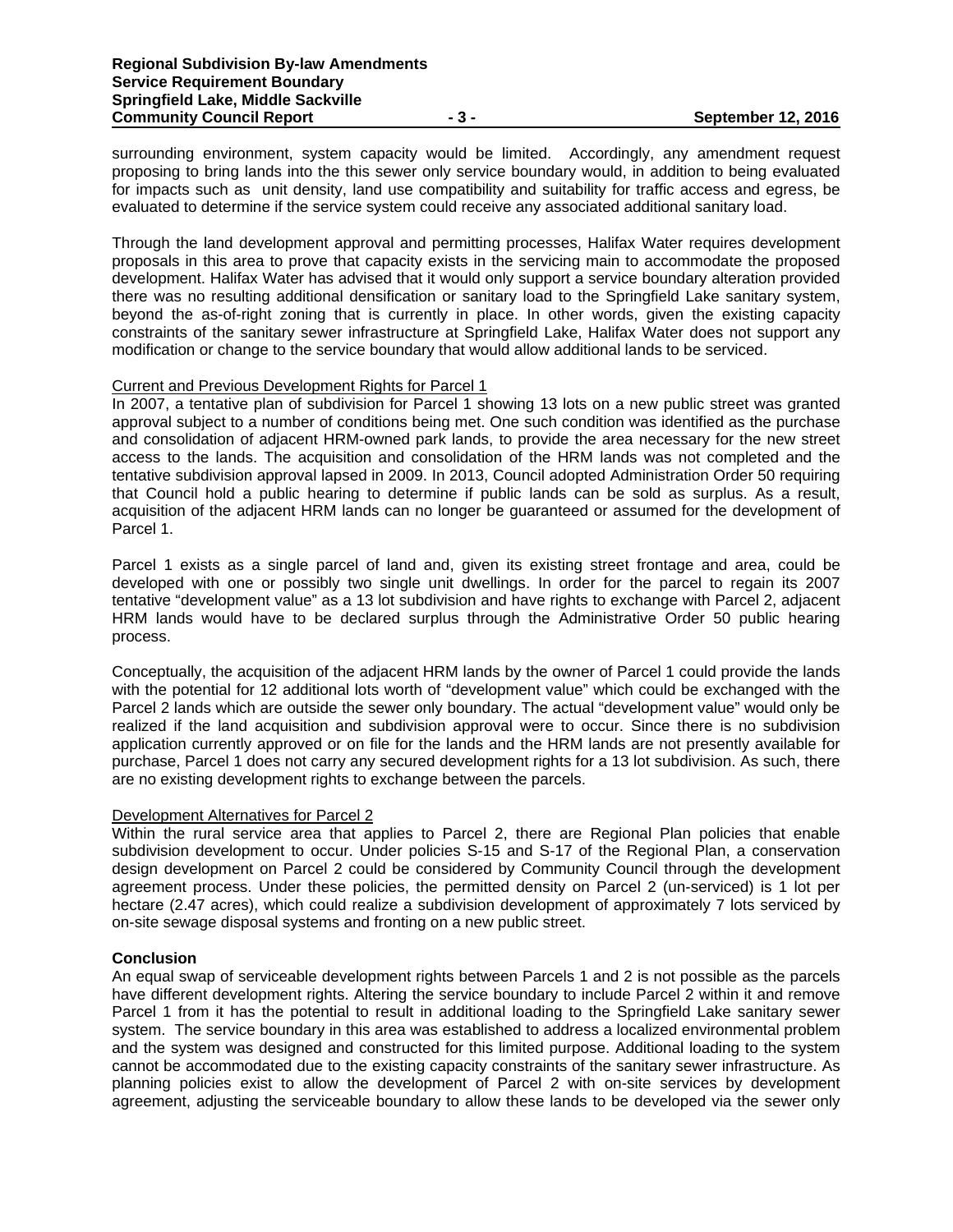system is not warranted. For these reasons, staff recommends that the Springfield Lake Sanitary sewer boundary should not be amended.

#### **FINANCIAL IMPLICATIONS**

None associated with this report.

#### **RISK CONSIDERATION**

There are no significant risks associated with this report. This report provides information for Council's consideration. Any additional action is at the discretion of Regional Council and is not subject to appeal to the N.S. Utility and Review Board. Information concerning risks and other implications of the future direction of Council is contained within the Discussion section of this report.

#### **COMMUNITY ENGAGEMENT**

None associated with this report.

#### **ENVIRONMENTAL IMPLICATIONS**

None associated with this report.

#### **ALTERNATIVES**

1. North West Community Council may choose to recommend that Regional Council direct staff to initiate the process to amend the Regional Subdivision By-law to alter the Service Requirement boundary near Springfield Lake, Upper Sackville. In doing so, staff is to be directed to follow the same public participation program that applies to municipal planning strategy amendments as approved by Regional Council on February 27, 1997.

## **ATTACHMENTS**

Map 1 – Generalized Future Land Use Map Map 2 – Zoning Map

A copy of this report can be obtained online at http://www.halifax.ca/commcoun/index.php then choose the appropriate Community Council and meeting date, or by contacting the Office of the Municipal Clerk at 902.490.4210, or Fax 902.490.4208.

Report Prepared by: Shayne Vipond, Planner III 902.490.4335

Original Signed

Report Approved by:

Kelly Denty, Manager, Current Planning 902-490-4800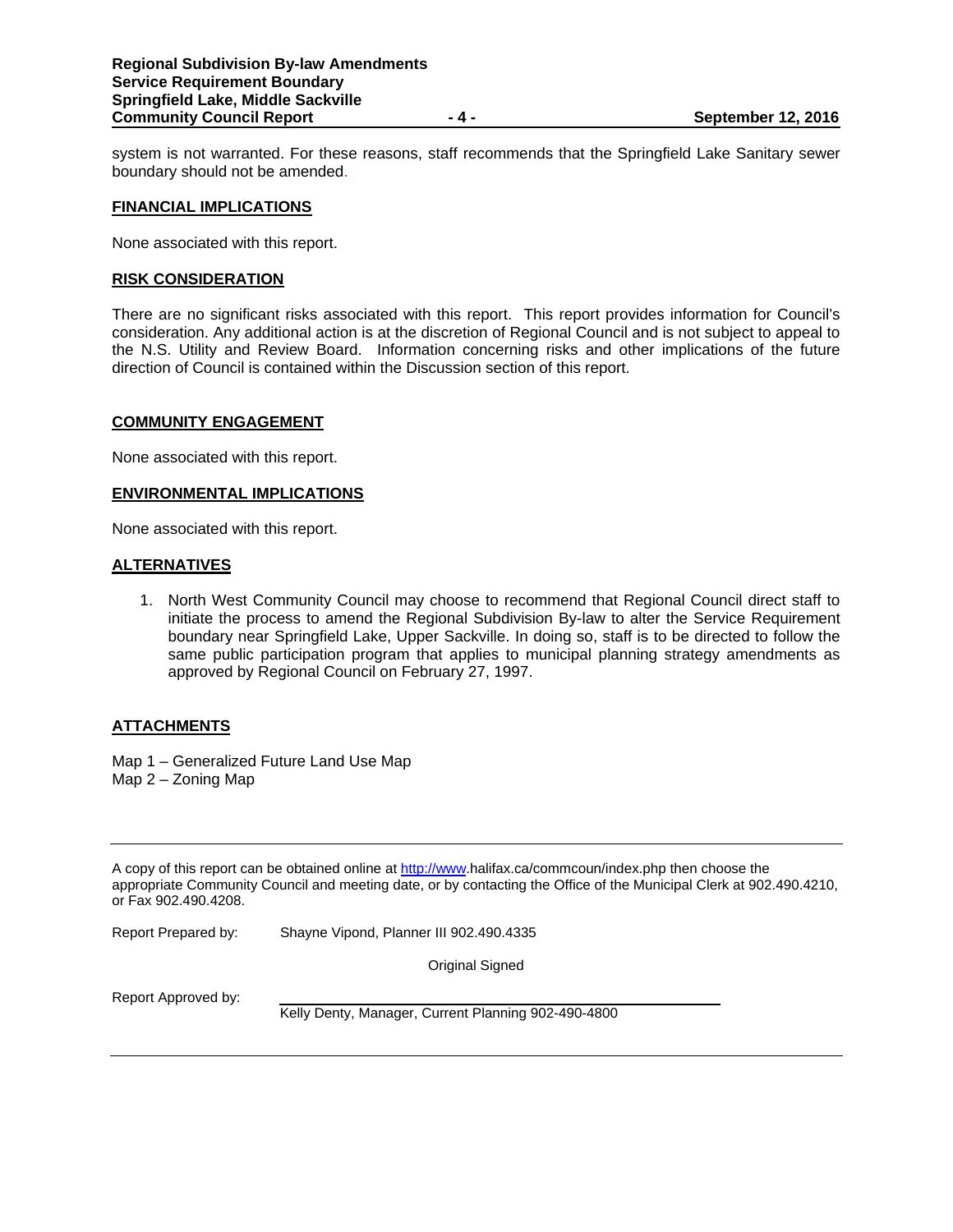